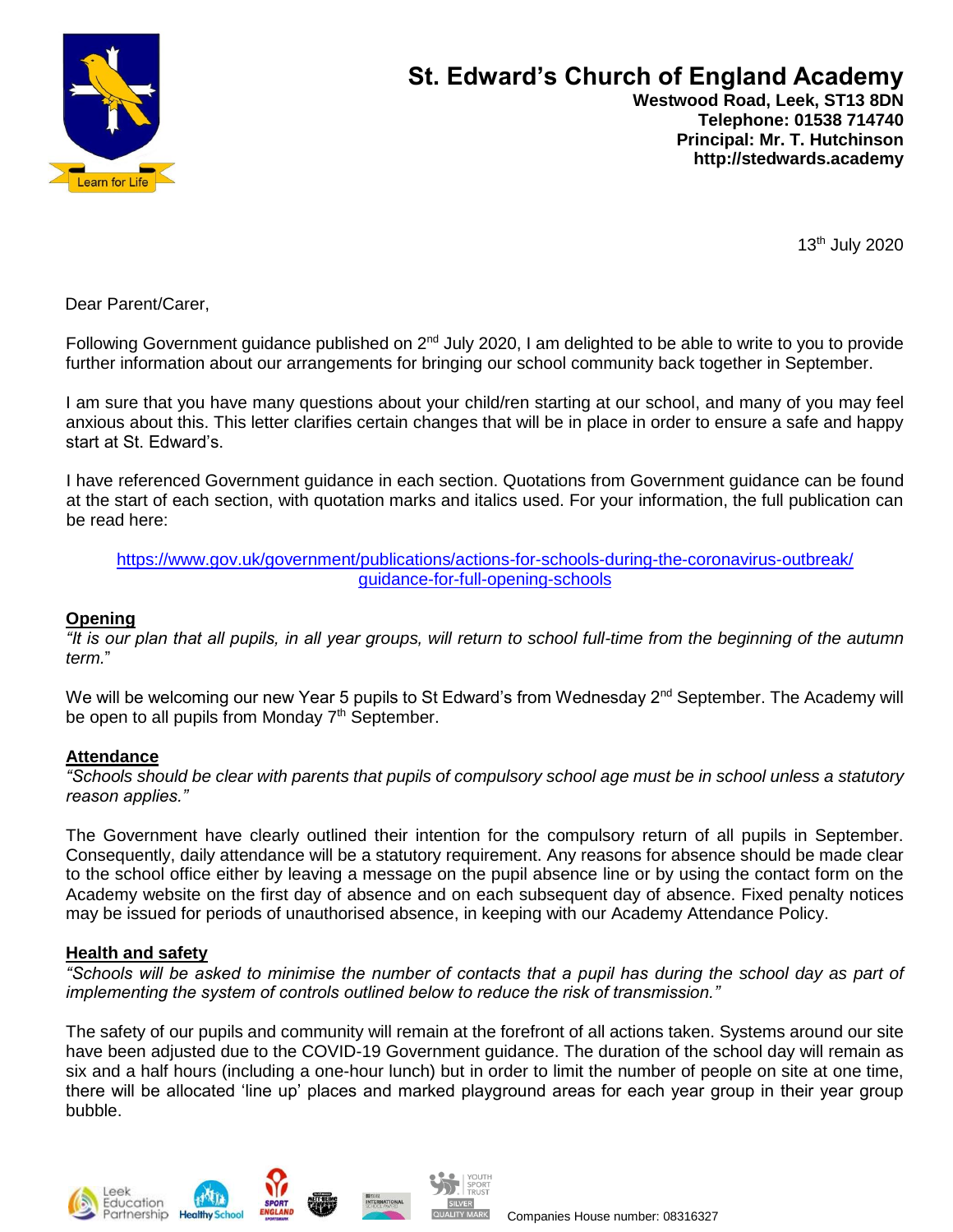A one-way walking system will be implemented on site to facilitate social distancing measures and hygiene stations will be in place, which pupils must use before entering the building. Photographs of these measures will be available on our website in the 'Return to School' section in the coming weeks. Daily site checks will be carried out to ensure that high standards are upheld.

Key changes will include:

- One-way systems around the school site (a site map for each key stage will be shared before the end of term)
- Identified areas for year group bubbles to spend lunch time and break times
- No assemblies or large gatherings in the hall
- Different classroom layout pupils will be front-facing
- Increased hygiene measures
- Limited movement around communal areas of school
- Limited movement around the building year group bubbles using a limited number of classrooms will be allocated

# **Assessing risks**

*"Schools must comply with health and safety law, which requires them to assess risks and put in place proportionate control measures."* 

A number of measures are already in place to reduce risk to all stakeholders, including enhanced cleaning arrangements. Risk assessments have been written in conjunction with Trustees and have been verified by external health and safety providers.

# **Curriculum**

*"Schools will teach an ambitious and broad curriculum in all subjects from the start of the autumn term, but make use of existing flexibilities to create time to cover the most important missed content."*

Pupils across our Academy are provided with a curriculum that is relevant, purposeful and enables them to develop the knowledge and skills to help them to succeed in society and their future lives. We recognise that the mental health and well-being of our pupils may have been affected during the COVID-19 pandemic and therefore we will incorporate an increased number of pastoral sessions throughout each teaching week.

Although remote learning has been effective in continuing with education during the lockdown period, we acknowledge that some pupils may need to access catch-up interventions upon their return to school. During our initial transition period, teachers will assess all pupils and identify those needing additional support. Where necessary, details of catch-up plans will be communicated in September.

# **Pupil groupings**

*"There cannot be a 'one-size-fits-all' approach where the system of controls describes every scenario. School leaders will be best placed to understand the needs of their schools and communities… if class-sized groups are not compatible with offering a full range of subjects or managing the practical logistics within and around school, they can look to implement year group sized 'bubbles'."*

Pupils will return to their normal class sizes from September (approximately 32 pupils per class), however, year group bubbles will be established in order to effectively support pupils. Staff will work with pupils across year groups.

Year group bubbles will not mix with other year group bubbles: lunch time and break times will be arranged so that only one bubble at a time is using an area of school. Assemblies and other large gatherings will not take place during the first autumn half term. Government guidance will be used to review all processes regularly.



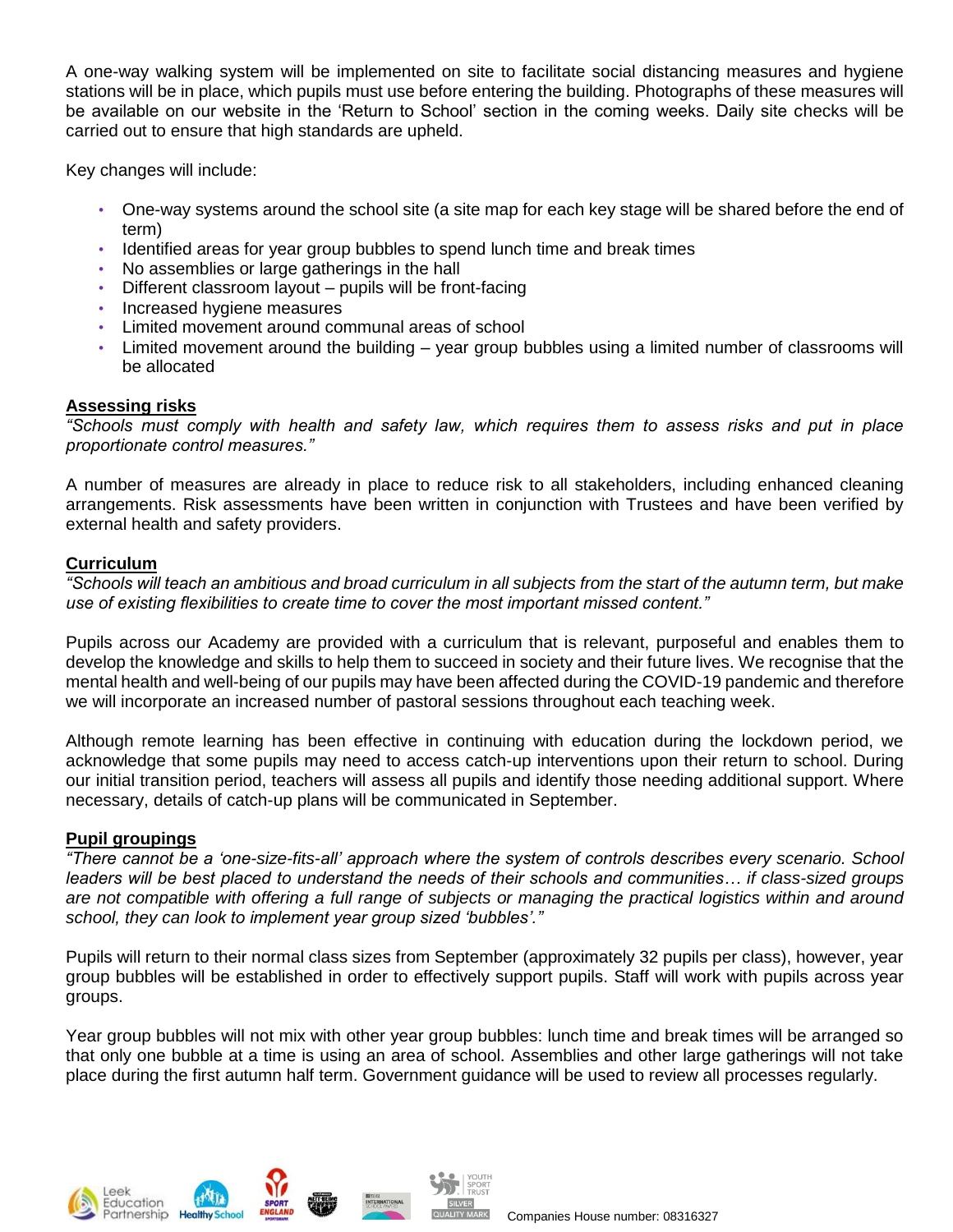# **Classrooms and teachers**

*"Teachers and other staff can operate across different classes and year groups in order to facilitate the delivery of the school timetable. Where staff need to move between classes and year groups, they should try and keep their distance from pupils and other staff as much as they can, ideally two metres from other adults. Schools should make small adaptations to the classroom to support distancing where possible. That should include seating pupils side by side and facing forwards, rather than face to face or side on."*

To ensure that social distancing is maintained, teachers will minimise face-to-face contact with pupils and will remain in a two-metre zone at the front of the classroom whenever possible. A forward-facing seating plan will be implemented until guidance permits us to return to more typical classroom layouts.

#### **Uniform**

*"Uniforms do not need to be cleaned any more often than usual, nor do they need to be cleaned using methods which are different from normal."*

Pupils will wear school uniform in September. The Academy Uniform Policy continues to be available in the 'Policies' section on the Academy website. On days when pupils are timetabled for PE, they will bring their PE kit in their bag. PE bags will not be stored in school and will return home after each use. PE will not be taught on the first day of the autumn term for any year group, therefore pupils will not need to bring their PE kit on the first day. Pupil timetables will be provided on the first day to allow parents/carers to prepare the necessary PE kit ahead of PE lessons.

#### **Equipment**

*"For frequently used equipment, such as pencils and pens, it is recommended that staff and pupils have their own items that are not shared…It is recommended that pupils limit the amount of equipment they bring into school each day to essentials such as lunch boxes, water bottles, coats and books. Pupils and teachers can take books and other shared resources home, although unnecessary sharing should be avoided."*

We will aim to minimise equipment stored in each classroom in order to maximise the distance between desks. We have removed all non-essential drawer units and other equipment from classrooms. Pupils should only bring the following **named** items with them to school:

- **Coat** (weather dependent)
- **Sun hat** (weather dependent)
- **Water bottle** (filled at home to help with queues at the water dispensers)
- **Pencil case (see contents list below)**
- **Packed lunch/break time snack** (unless purchasing a meal from Aspens, our catering team)
- **Reading book**
- **Planner** (planners will be provided in the autumn term)
- **Hand sanitiser**
- Any **medication** pupils are required to keep with them at all times e.g. inhaler and spacer, Epipen
- **PE kit** (only on days when timetabled for PE lessons see uniform section above for further details)

Bags larger than required to carry the listed essential items will not be permitted in school due to limited storage space. Lockers will not be used. All homework and resources for home learning will be allocated online via Go4Schools – this will be explained to all new Year 5 pupils and parents in September. **Pupils will need to bring a pencil case containing: a pen, pencil, ruler, eraser, pencil sharpener, a green pen, small glue stick, highlighter, coloured pencils, non-permanent whiteboard marker and rounded safety scissors**  that will be solely theirs to use.

Please ensure that if your child is on any medication (as stated on your child's Pupil Information Pack) that it is sent to school on the first day of the autumn term to hand over to their House Tutor on arrival.







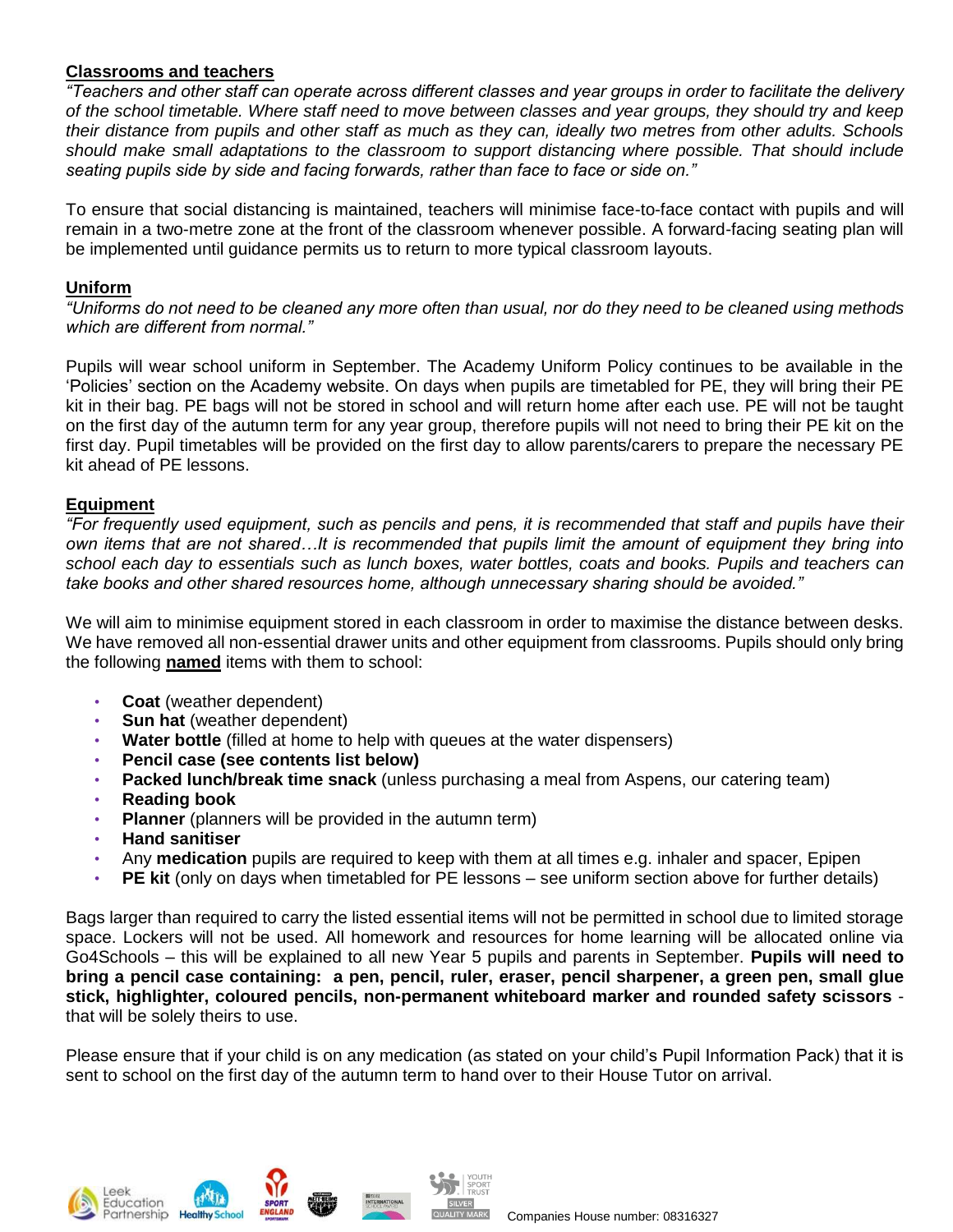# **Lunch**

*"When timetabling, groups should be kept apart and movement around the school site kept to a minimum. Schools should consider staggered break times and lunch times (and time for cleaning surfaces in the dining hall between groups)."*

If your child will be purchasing a hot lunch, you should ensure that your child has funds available on their account via ParentPay; on safety grounds, it will **not** be possible for pupils to add cash to their account using the 'topup' machine in school. If your child will be bringing a packed lunch, a named lunch box holding their lunch will be required (please remember we are a 'nut-free' school). Details regarding lunches and payment information can be found on the Academy website.

Pupils will eat lunch in their allocated year group bubble lunch area. During the lunch break, lunchtime supervisors and cleaning staff will clean surfaces so that hygiene is maintained.

# **PE and extra-curricular clubs**

*"Schools have the flexibility to decide how physical education, sport and physical activity will be provided whilst following the measures in their system of controls…schools should consider the provision of pastoral and extracurricular activities to pupils."*

PE is an important subject in our curriculum and is vital in supporting our pupils to maintain healthy bodies and healthy minds. Pupils will therefore continue to participate in PE lessons and teachers will aim to minimise the contact that pupils have with one another during these lessons.

However, extra-curricular clubs could compromise current social distancing measures as participation is usually across year groups. As a consequence, we will not run any extra-curricular clubs during the autumn term but will aim to reintroduce a wide-ranging programme during the spring term.

# **Wrap-around care/before and after school club**

*"Schools should consider resuming any breakfast and after-school provision, where possible, from the start of the autumn term."*

An update will be sent before the end of term regarding this provision. You can also find a link to 'Wrap-around care' on our website in the 'New Intake 2020' section.

# **Contact with the Academy and visiting the Academy**

*"Gathering at the school gates and otherwise coming onto the school site without an appointment is not allowed."*

Parents/carers should use the contact form on the Academy website for all questions and queries. The office phone system should be used in an emergency; please leave a voicemail message if our office staff are unable to answer your call. This will enable our office staff to prioritise supporting pupils in school.

Visitors to the school site – including the school office – will be strictly by appointment only. To request an appointment, please use the contact form on the Academy website stating the reason for the request in order for an appointment to be made with the most relevant member of staff.

# **Sickness procedures and 'Test and Trace'**

*"Schools must ensure they understand the NHS Test and Trace process and how to contact their local [Public](https://www.gov.uk/guidance/contacts-phe-health-protection-teams)  [Health England health protection team.](https://www.gov.uk/guidance/contacts-phe-health-protection-teams) Parents and staff should inform schools immediately of the results of a test:*

- *If someone tests negative, if they feel well and no longer have symptoms similar to coronavirus (COVID-19), they can stop self-isolating.*
- *If someone tests positive, they should follow th[e](https://www.gov.uk/government/publications/covid-19-stay-at-home-guidance) ['stay at home guidance for households with](https://www.gov.uk/government/publications/covid-19-stay-at-home-guidance) [possible or](https://www.gov.uk/government/publications/covid-19-stay-at-home-guidance)  [confirmed coronavirus \(COVID-19\) infection'](https://www.gov.uk/government/publications/covid-19-stay-at-home-guidance) [a](https://www.gov.uk/government/publications/covid-19-stay-at-home-guidance)nd must continue to self-isolate for at least seven days from the onset of their symptoms and then return to school only if they do not have symptoms other than cough or loss of sense of smell/taste.*

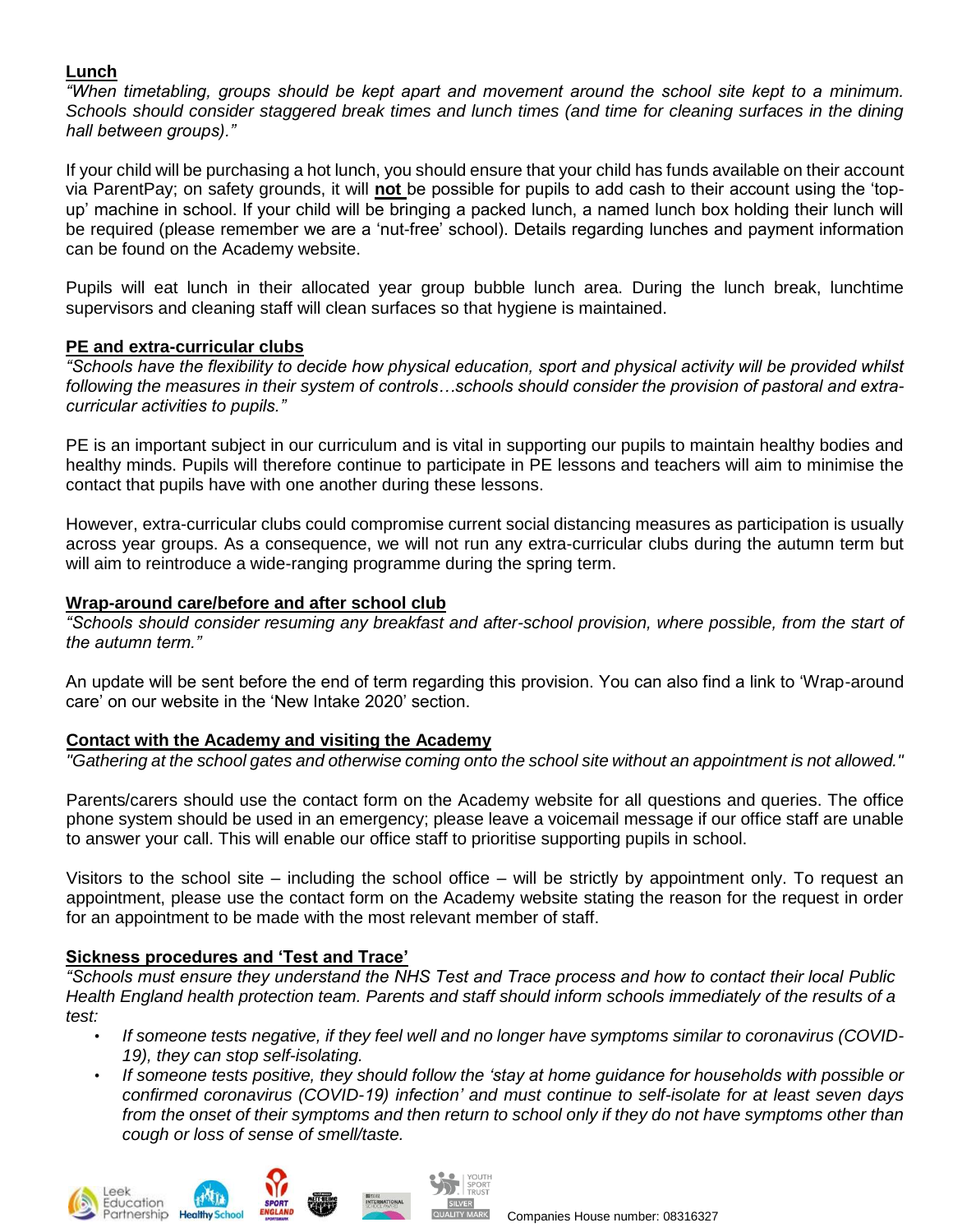• *Based on the advice from the health protection team, schools must send home those people who have been in close contact with the person who has tested positive, advising them to self-isolate for 14 days since they were last in close contact with that person when they were infectious."* 

The creation of year group bubbles, clear staff timetabling and rigorous health and safety systems will provide an accurate picture of staff and pupils who have been in close proximity to each other each day. This will ensure that we are effectively able to trace any suspected COVID-19 related case in school. We can then take immediate action through guidance from Public Health England to minimise the risk to others.

#### **Please ensure the school office has your up-to-date contact information; changes to contact information can be provided via the contact form on the Academy website.**

Pupils must not attend school if they or a member of their household develops symptoms compatible with COVID-19. For further information and health advice regarding COVID-19 – including information about symptoms – please visit the NHS website: [https://www.nhs.uk/conditions/coronavirus-covid-19/.](https://www.nhs.uk/conditions/coronavirus-covid-19/)

# **In the event of an outbreak**

*"If schools have two or more confirmed cases within 14 days, or an overall rise in sickness absence where coronavirus (COVID-19) is suspected, they may have an outbreak…In the event of a local outbreak, the PHE health protection team or local authority may advise a school or number of schools to close temporarily to help control transmission."* 

In the event of an outbreak occurring at St Edward's and/or locally, guidance will be sought from Public Health England regarding school closure.

#### **Day Structure**

Year 5 pupils will be using Rooms 201-207 on our upstairs corridor – they will have their own toilets and yard area.

Arrangements for each day will be as follows:

- For those pupils walking or dropped off by car you will need to walk up the school drive and enter the yard to the right of the main entrance. For those using school buses – you will be greeted by staff at the school bus park and shown where to walk to the Year 5 Yard
- Gates will open from 8.25am
- Pupils will be asked to line up by 8.45
- 8.45 8.55 pupils will be taken to their tutor group rooms and registered
- Lesson 1: 8.55 9.45
- Lesson 2: 9.45 10.30
- Eating break in class: 10.30 1035
- Break on Year 5 Yard: 10.35 10.55
- Lesson 3: 10.55 11.45
- Lesson 4: 11.45 12.35
- 12.35 -1.40: Lunch in the Hall and then out on Year 5 Yard pupils will need to line up at 1.40 and will be taken back to their tutor group rooms
- Collective worship in tutor group room: 1.40 2.00
- $\cdot$  Lesson 5: 2.00 2.50
- **Lesson 6: 2.50 3.40**

At the end of the day those pupils travelling by school bus will be walked to the bus park by members of staff. Those pupils walking or being collected by car will exit the school via the Year 5 Yard and walk down the drive. Parents collecting pupils must adhere to social distancing guidance.